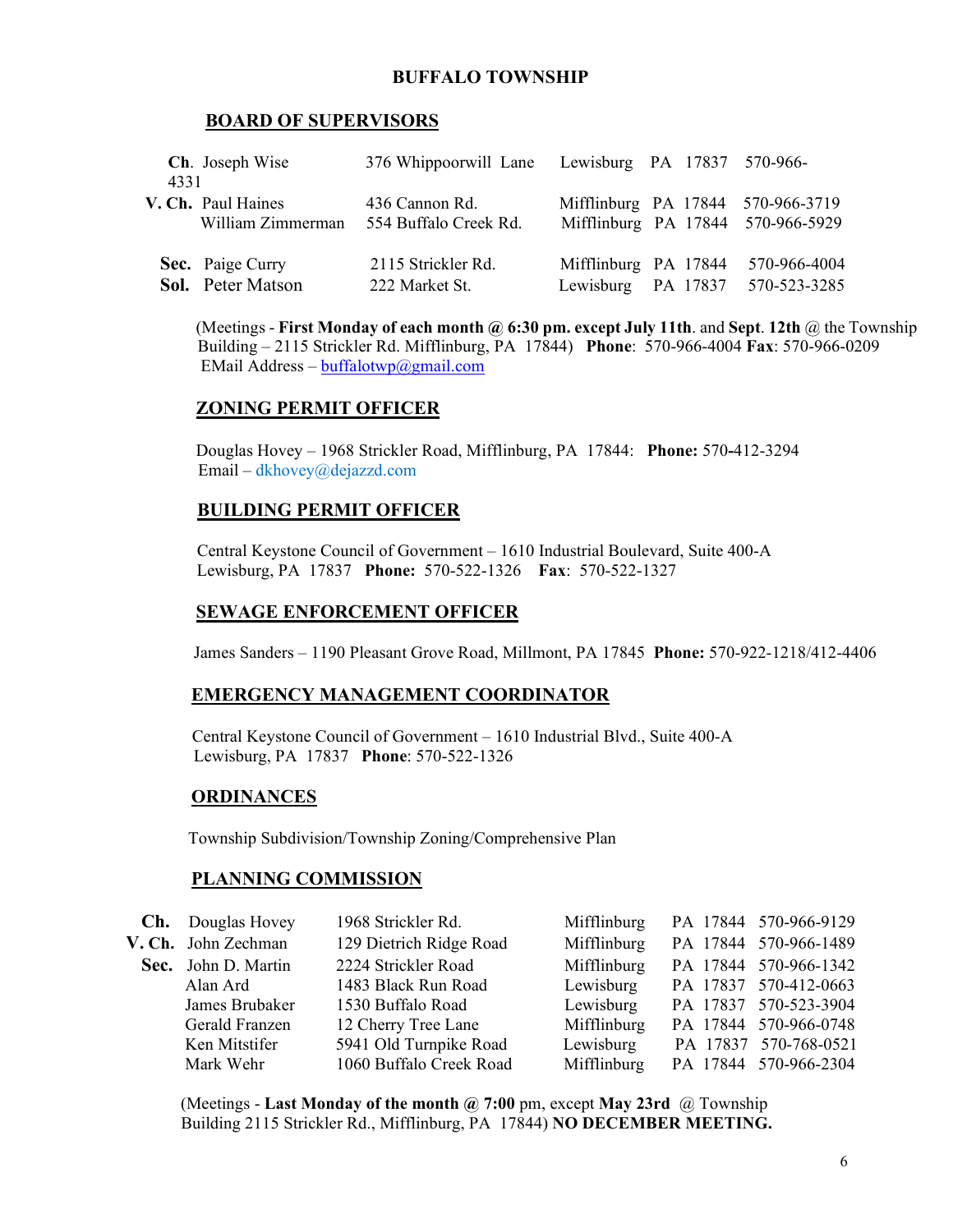# **EAST BUFFALO TOWNSHIP**

#### **SUPERVISORS**

|                                                                         | Ch. James Knight                                                                              | 98 Sundance Ridge Road |              |  |  | Lewisburg PA 17837 570-522-0362 |  |
|-------------------------------------------------------------------------|-----------------------------------------------------------------------------------------------|------------------------|--------------|--|--|---------------------------------|--|
|                                                                         | V. Ch. Char Gray                                                                              | 1444 Furnace Road      |              |  |  | Lewisburg PA 17837 919-215-5174 |  |
|                                                                         | Katie Evans                                                                                   | 331 Bull Run Crossing  |              |  |  | Lewisburg PA 17873 570-412-5705 |  |
|                                                                         |                                                                                               |                        |              |  |  |                                 |  |
|                                                                         | Twp. Mgr. Jolene Helwig                                                                       | 589 Fairground Rd.     | Lewisburg PA |  |  | 17837 570-523-6320 Ext. 301     |  |
|                                                                         | <b>Rd.master</b> Stephen Mohr                                                                 | 589 Fairground Rd.     | Lewisburg PA |  |  | 17837 570-412-6151©             |  |
| <b>Solicitor</b>                                                        | Peter Matson                                                                                  | 222 Market St.         | Lewisburg PA |  |  | 17837 570-523-3285              |  |
|                                                                         | (Meetings - Second Monday of the month @ 5:30 p.m.; - 589 Fairground Road Lewisburg PA 17837) |                        |              |  |  |                                 |  |
| Phone -570-523-6320; Fax - 570-523-9151; Email Address - $ebto@ptd.net$ |                                                                                               |                        |              |  |  |                                 |  |

#### **BUILDING PERMIT OFFICER**

Central Keystone Council of Governments -1610 Industrial Boulevard, Suite 400-A, Lewisburg, PA 17837 **Phone**: 570-522-1326 **Fax**: 570-522-1327

# **PLANNING & ZONING**

Central Keystone COG – 1610 Industrial Blvd., Suite 400-A Lewisburg, PA 17837 **Phone**: 570-522-1326 **Fax:** 570-522-1327

#### **SEWAGE ENFORCEMENT OFFICER**

James Sanders – 1190 Pleasant Grove Road, Millmont, PA 17845 **Phone:** 570-412-4406

#### **EMERGENCY MANAGEMENT COORDINATOR**

Lawson Fetterman – 55 Fairmount Drive, Lewisburg, PA 17837 – 570-412-2969

**ORDINANCES** – Comprehensive Plan/Township Zoning/Township Subdivision

#### **PLANNING COMMISSION**

| Ch. | Curtis Barrick                                                                                           | 3816 Smoketown Road      | Lewisburg PA 17837 570-898-8063 |  |  |  |
|-----|----------------------------------------------------------------------------------------------------------|--------------------------|---------------------------------|--|--|--|
|     | V. Ch. Jon Allocca                                                                                       | 175 Riverbreeze Avenue   | Winfield PA 17889 570-939-2341  |  |  |  |
|     | Sec. Christine Buffington                                                                                | 80 Golf View Dr.         | Lewisburg PA 17837 570-523-9135 |  |  |  |
|     | Warren Zimmerman                                                                                         | 2342 Pheasant Ridge Road | Lewisburg PA 17837 570-522-0910 |  |  |  |
|     | Mary Beth Griffith                                                                                       | 2297 Phesant Ridge Road  | Lewisburg PA 17837 570-850-6780 |  |  |  |
|     | Taylor Lightman                                                                                          | 201 Meadow Run Drive     | Winfield PA 17889 570-490-4481  |  |  |  |
|     | Angelo Vieceli                                                                                           | 135 Spencer Place        | Lewisburg PA 17837 570-523-9504 |  |  |  |
|     | (Meetings - Third Wednesday of the month $\omega$ 6:00 p.m., $\omega$ 589 Fairground Road, Lewisburg, PA |                          |                                 |  |  |  |
|     | 17837).                                                                                                  |                          |                                 |  |  |  |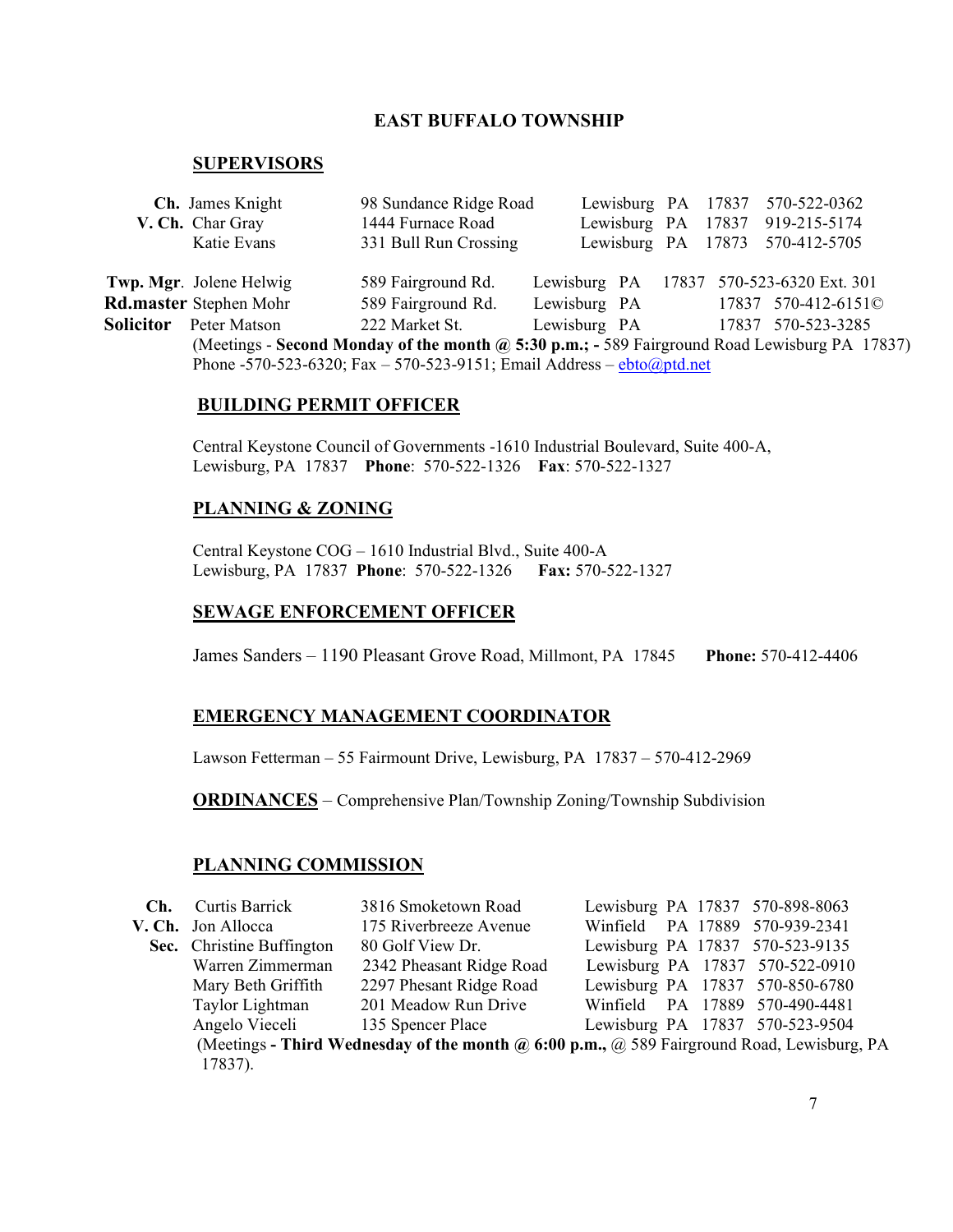### **GREGG TOWNSHIP**

#### **SUPERVISORS**

|      | <b>Ch./Rdmstr.</b> David Masser | 369 Masser Road                         | Allenwood PA 17810 | 570-538-1613 |
|------|---------------------------------|-----------------------------------------|--------------------|--------------|
|      | V. Ch. Michael Keiser           | 2129 St. Rt. 44                         | Allenwood PA 17810 | 570-538-1051 |
|      | Arthur Masser                   | 18137 US Rt. 15                         | Allenwood PA 17810 | 570-205-5194 |
|      | Sec./Treas. Jodi Willow         | 18084 Russell Rd.                       | Allenwood PA 17810 | 570-538-5499 |
| Sol. |                                 | Brian Kerstetter 3848 W. Branch Highway | Lewisburg PA 17837 | 570-524-6020 |

(Meetings –**First Monday of the month @ 4:30 p.m. Township Building,** 18084 Russell Road, Allenwood, PA 17810 – Phone: 570-538-5499) EMail Address – greggtownship@comcast.net

#### **BUILDING PERMIT OFFICER**

Central Keystone Council of Governments -1610 Industrial Boulevard, Suite 400A, Lewisburg PA 17837 **Phone**: 570-522-1326 **Fax:** 570-522-1327

#### **ZONING PERMIT OFFICER**

Doug Hovey 1968 Stricker Road Mifflinburg PA 17844 570-412-3294

#### **SEWAGE ENFORCEMENT OFFICER**

James Sanders – 1190 Pleasant Grove Road, Millmont, PA 17845 **Phone:** 570-922-1218 **Fax**: 570-522-1327

#### **EMERGENCY MANAGEMENT COORDINATOR**

Arthur Masser 18137 US Rt. 15 Allenwood, PA 17810 570-205-5194

#### **ORDINANCES**

Township Zoning/Township Subdivision/Comprehensive Plan

#### **PLANNING COMMISSION**

| Ch. | Thomas Snoddy         | 616 South Creek Rd. | Allenwood PA 17810 | 570-538-9051 |
|-----|-----------------------|---------------------|--------------------|--------------|
|     | $V. Ch.$ Dan King     | 2492 State Route 44 | Allenwood PA 17810 | 570-538-5341 |
|     | Sec. Jodi Willow      | 18084 Russell Rd.   | Allenwood PA 17810 | 570-538-5499 |
|     | <b>Tres.</b> Ken Kipp | P.O. Box 116        | Allenwood PA 17810 | 570-538-1932 |
|     | Gary Umstead          | 169 Culbertson      | Allenwood PA 17810 |              |
|     | Ryan Runkle           | 226 Culbertson      | Allenwood PA 17810 | 570-538-9665 |
|     |                       |                     |                    |              |

(Meetings – **Third Wednesday of the month; 7:30 p.m**., @ Township Building)

8

### **HARTLEY TOWNSHIP**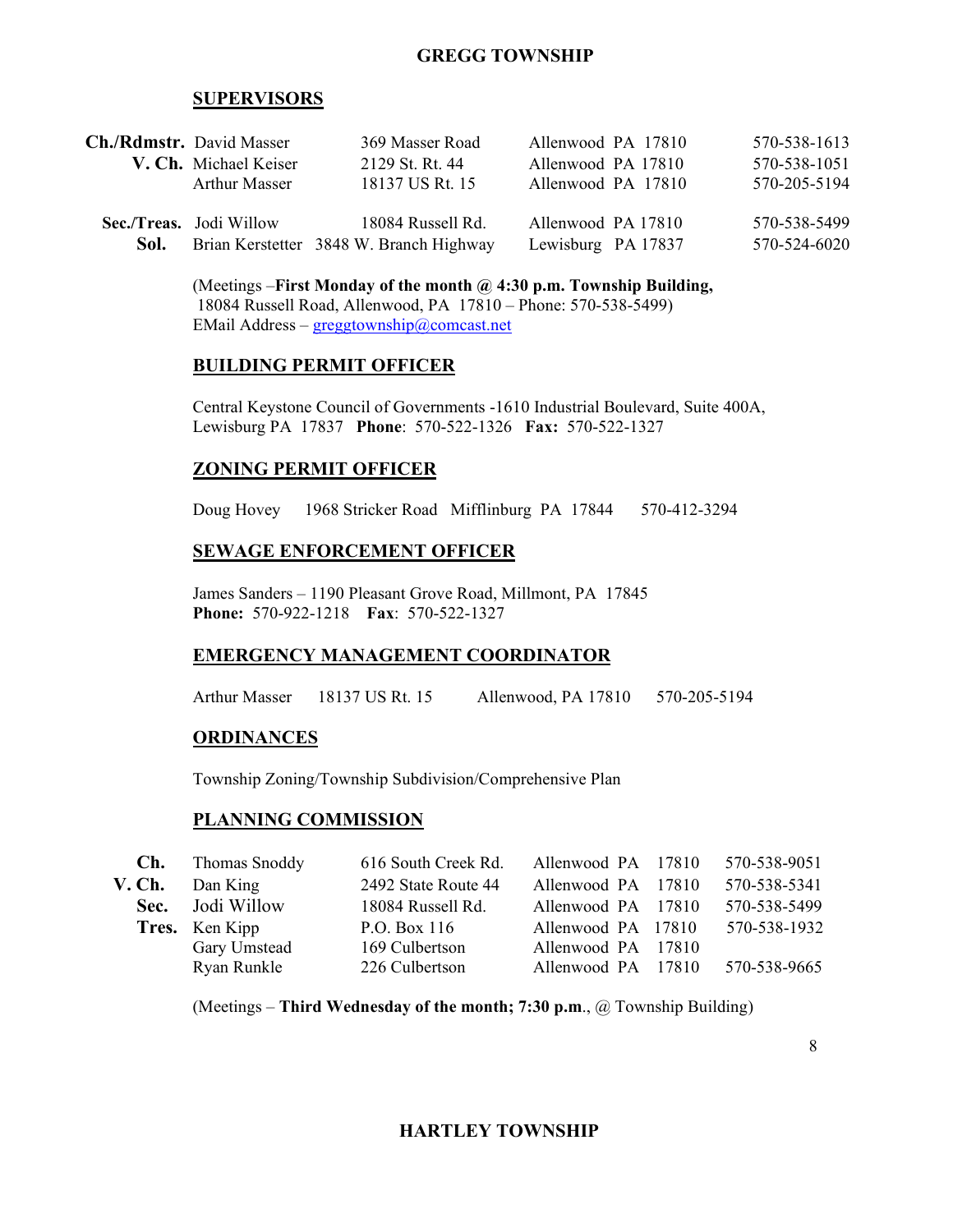#### **SUPERVISORS**

| <b>Ch.</b> Bradley Wagner | 81 Weikert Rd.       |                                | Millmont PA 17845 570-713-9439 |
|---------------------------|----------------------|--------------------------------|--------------------------------|
| V. Ch. Earl Bingaman      | 300 State Rt. 235    | Millmont PA 17845 570-518-8583 |                                |
| <b>Rdmstr.</b> Rudy Lyons | 453 Aimetti Lane     | Millmont PA 17845 570-518-8492 |                                |
|                           |                      |                                |                                |
| <b>Sec.</b> Susan Epley   | 104 Windy Acres Lane | Millmont PA 17845 570-922-1265 |                                |
| <b>Sol.</b> Robert Dluge  | P.O. Box 304         | Elysburg PA 17824 570-672-2536 |                                |

(Meetings – **Second Wednesday** of the month (or the 2nd Thursday if Wednesday is a holiday) **7:00 p.m**. @ Township Building, 1845 St. Rt. 235, Laurelton PA 17835 **Phone:** 570-922-1920 **Fax:** 570-922-1928) EMail – hartleytwp45@gmail.com

#### **BUILDING and ZONING PERMIT OFFICER**

**Building –** Central Keystone Council of Government – 1610 Industrial Boulevard, Suite 400-A Lewisburg, PA 17837 **Phone:** 570**-**522-1326 **Fax:** 570-522-1327

**Zoning** – Martha Witmer P.O. Box 18 Laurelton PA 17835 570-922-4231

#### **EMERGENCY MANAGEMENT COORDINATOR**

Terry Smith 3460 Creek Road Milmont, PA 17845 570-922-1840

#### **SEWAGE ENFORCEMENT OFFICER**

| James Grose   | 511 Maple Avenue | Middleburg PA 17842 | <b>Phone: 570-837-3109</b> |
|---------------|------------------|---------------------|----------------------------|
| Russ Goodling |                  |                     |                            |

#### **ORDINANCES**

County Subdivision/Township Zoning/Comprehensive Plan

#### **PLANNING COMMISSION**

|                                                                               | <b>Ch.</b> Stephen T. Buttorff                                            | 199 Hackenberg Rd.   | Millmont PA 17845 570-922-4404 |  |  |  |
|-------------------------------------------------------------------------------|---------------------------------------------------------------------------|----------------------|--------------------------------|--|--|--|
|                                                                               | V. Ch. Rodd Troutman                                                      | 134 Laurel Park Lane | Millmont PA 17845 570-922-4553 |  |  |  |
|                                                                               | John Hoover                                                               | 854 Weikert Road     | Millmont PA 17845 570-922-0381 |  |  |  |
|                                                                               | Sec. Pam Hackenburg                                                       |                      |                                |  |  |  |
|                                                                               | <b>Clifford Bowersox</b>                                                  | 1850 Paddy Mtn. Rd.  | Millmont PA 17845 570-713-5431 |  |  |  |
|                                                                               | Steven Nogle                                                              | 3380 Creek Road      | Millmont PA 17845 570-922-1322 |  |  |  |
| (Meetings - Fourth Thursday of the month, 7:00 p.m. at the Township Building) |                                                                           |                      |                                |  |  |  |
|                                                                               | November meeting – November 17, 2022 December meeting – December 15, 2022 |                      |                                |  |  |  |
|                                                                               |                                                                           |                      |                                |  |  |  |

#### **KELLY TOWNSHIP**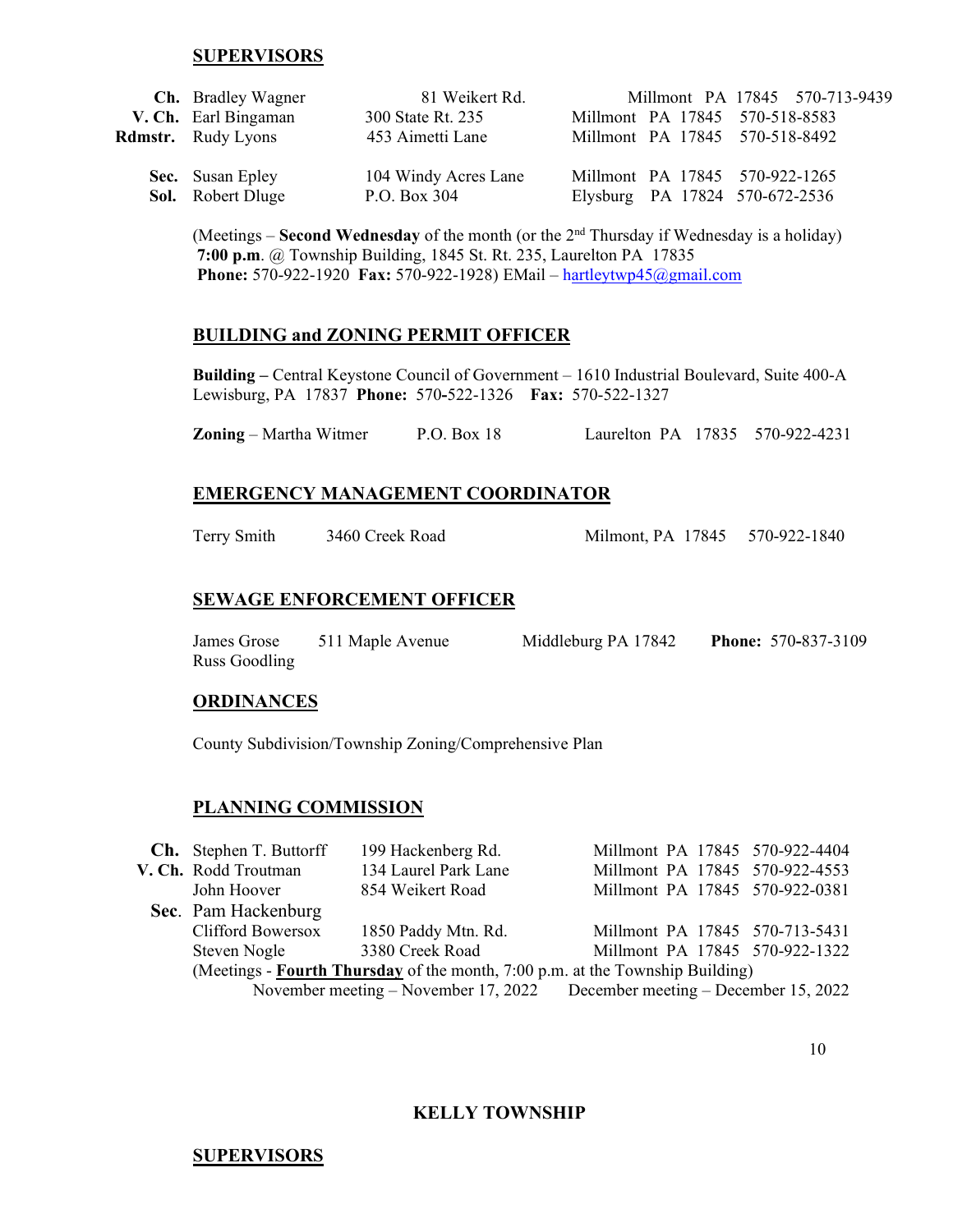|                                                                                                   | Ch. David Hassenplug                                                        | 206 Birchtree Lane       | Lewisburg PA 17837 |                                          |  |  |  |
|---------------------------------------------------------------------------------------------------|-----------------------------------------------------------------------------|--------------------------|--------------------|------------------------------------------|--|--|--|
|                                                                                                   | V. Ch. Elvin Stoltzfus                                                      | 1535 Col. John Kelly Rd. |                    | Lewisburg PA 17837 570-524-7128          |  |  |  |
|                                                                                                   | Asst. Treas. Eric Imgrund                                                   | 221 Beagle Road          |                    | Lewisburg PA 17837 570-522-0364          |  |  |  |
|                                                                                                   |                                                                             |                          |                    |                                          |  |  |  |
| Rdmaster                                                                                          | Jason Gessner                                                               | 1966 Red Ridge Rd.       |                    | Lewisburg PA 17837 570-522-0566/412-1066 |  |  |  |
| Treas/Sec.                                                                                        | Karen Terry                                                                 | 551 Zeigler Road         |                    | Lewisburg PA 17837 570-524-0437          |  |  |  |
| Sol.                                                                                              | Pete Matson                                                                 | 222 Market St.           |                    | Lewisburg PA 17837 570-523-3285          |  |  |  |
| (Meetings - First Tuesday of the month $\omega$ 6:30 p.m. except August - 2 <sup>nd</sup> Tuesday |                                                                             |                          |                    |                                          |  |  |  |
|                                                                                                   | Township Building, 551 Zeigler Road, Lewisburg PA 17837 Phone: 570-524-0437 |                          |                    |                                          |  |  |  |
| <b>Fax: 570-524-0433)</b> EMail Address $-$ secretary@kellytwp.org                                |                                                                             |                          |                    |                                          |  |  |  |

#### **BUILDING PERMIT OFFICER**

Central Keystone Council of Governments – 1610 Industrial Boulevard, Suite 400-A Lewisburg, PA 17837 **Phone:** 570-522-1326 **Fax:** 570**-**522-1327

### **DIRECTOR OF PLANNING & ZONING**

Makenzie Stover – Central Keystone COG – 1610 Industrial Blvd., Suite 400-A Lewisburg PA 17837 **Phone:** 570-522-1314

#### **SEWAGE ENFORCEMENT OFFICER**

| James Sanders – 1190 Pleasant Grove Road Millmont PA 17845 Phone: 570-922-1218     |  |
|------------------------------------------------------------------------------------|--|
| Alternate – Ken Young – 156 Sibling Lane Paxinos, PA 17860 Phone: 703-217-9355 (C) |  |

#### **MUNICIPAL AUTHORITY**

Matthew Koch 405 Winter Farm Lane Lewisburg PA 17837 570-523-3843

#### **EMERGENCY MANAGEMENT COORDINATOR**

David Hassenplug 206 Birchtree Lane Lewisburg PA 17837

#### **ORDINANCES**

Township Zoning/Township Subdivision/Comprehensive Plan

#### **PLANNING COMMISSION**

|                                                                           | <b>Ch.</b> Gary Pfleegor, Jr.         | 64 Manning Rd.        |                    |  |  | Lewisburg PA 17837 570-568-8111 |    |
|---------------------------------------------------------------------------|---------------------------------------|-----------------------|--------------------|--|--|---------------------------------|----|
|                                                                           | V. Ch. Cody Lytle                     | 104 Lamplight Lane    |                    |  |  | Lewisburg PA 17837 570-428-5162 |    |
|                                                                           | Rec. Sec. Diane Reed                  | 270 Ridgecrest Circle | Lewisburg PA 17837 |  |  |                                 |    |
|                                                                           | Gary Walter                           | 562 Fairchild Rd.     |                    |  |  | Lewisburg PA 17837 570-522-1008 |    |
|                                                                           | Elam Stoltzfus                        | 1268 Churches Rd.     |                    |  |  | Lewisburg PA 17837 570-568-2111 |    |
|                                                                           | Clint Morris                          | 3866 Crossroads Drive |                    |  |  | Lewisburg PA 17837 570-412-0060 |    |
|                                                                           | Charles Zaleski                       | 758 Moore School Rd.  |                    |  |  | Lewisburg PA 17837 570-568-1141 |    |
| (Meetings - Third Monday of the month $\omega$ 7:30 p.m., Township Bldg., |                                       |                       |                    |  |  |                                 |    |
|                                                                           | 551 Zeigler Road Lewisburg, PA 17837) |                       |                    |  |  |                                 | 11 |
|                                                                           |                                       |                       |                    |  |  |                                 |    |

# **LEWIS TOWNSHIP**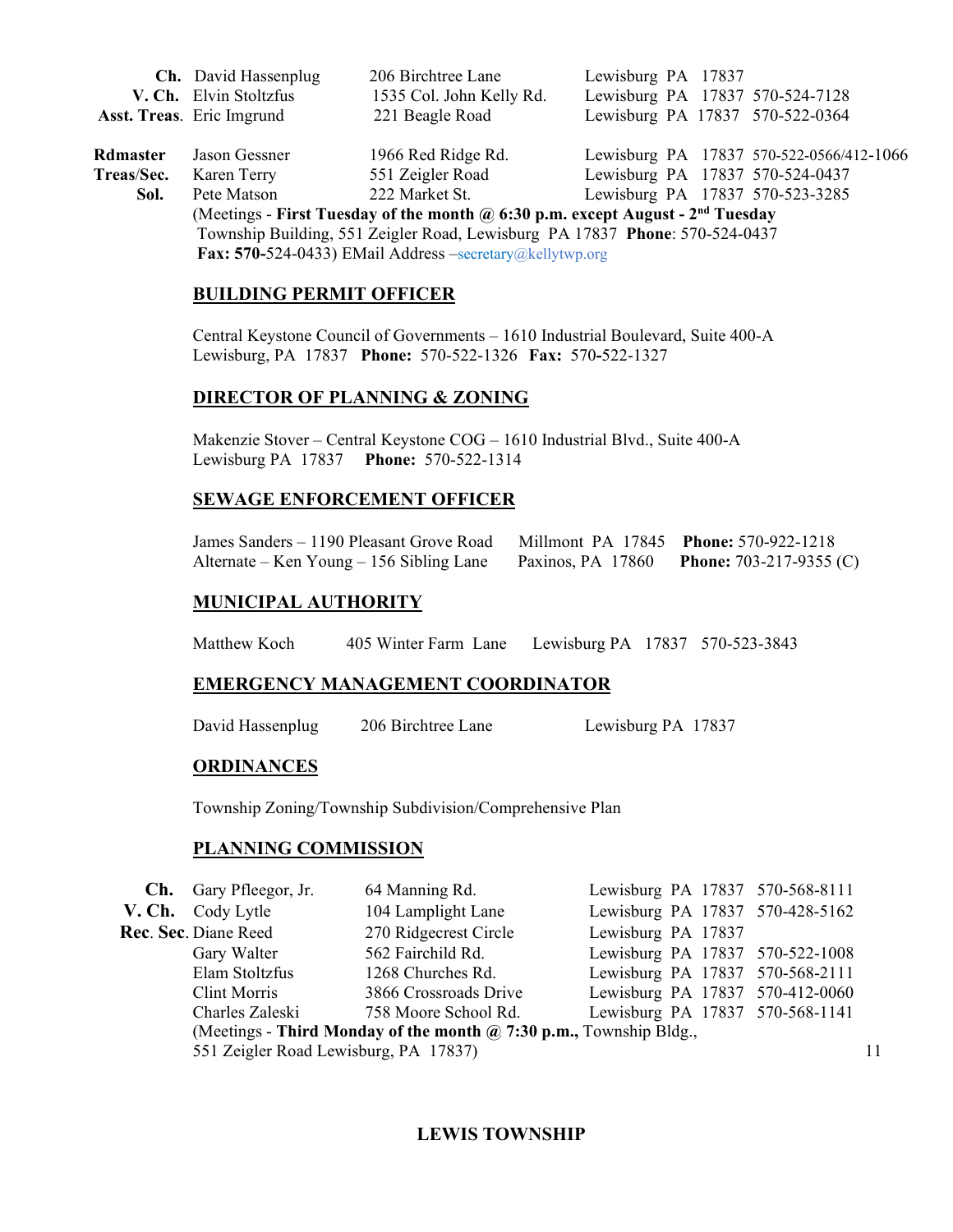#### **SUPERVISORS**

|                         | <b>Ch.</b> Robert Goss, Jr.                                                              | 843 Orchard Road         | Millmont PA 17845 570-490-6495    |  |              |
|-------------------------|------------------------------------------------------------------------------------------|--------------------------|-----------------------------------|--|--------------|
|                         | V. Ch. Karen Watters                                                                     | 3920 Pleasant Grove Road | Mifflinburg PA 17844 570-966-3398 |  |              |
|                         | <b>Matthew Dersham</b>                                                                   | 216 Windy Valley Lane    | Millmont                          |  | PA 17845     |
|                         |                                                                                          |                          |                                   |  |              |
| <b>Rdmstr.</b> Rick Fry |                                                                                          | 239 Walnut Street        | Mifflinburg PA 17844              |  | 570-966-2703 |
|                         | Sec/Treas. Karen L. Watters                                                              | 3920 Pleasant Grove Rd.  | Mifflinburg PA 17844              |  | 570-966-3398 |
|                         | <b>Sol.</b> Mark Lemon                                                                   | 342 Chestnut Street      | Mifflinburg PA 17844 570-966-3881 |  |              |
|                         | (Meetings - Second Tuesday of the month @ 7:30 p.m., @ Township Building - 116 Maple St. |                          |                                   |  |              |
|                         | EMail Address - klwatters3920@hotmail.com<br>Millmont, PA 17845-570-922-4148)            |                          |                                   |  |              |

#### **BUILDING and ZONING PERMIT OFFICER**

**Building -** Central Keystone Council of Government -1610 Industrial Boulevard., Suite 400-A Lewisburg PA 17837 **Phone**: 570-522-1326 **Fax:** 570-522-1327

**Zoning -** Martha Witmer – P.O. Box 18 Laurelton PA 17835 570-922-4231

#### **SEWAGE ENFORCEMENT OFFICER**

Russ Goodling – **Phone:** 570-837-0105

#### **EMERGENCY MANAGEMENT COORDINATOR**

Bob Grove

#### **ORDINANCES**

County Subdivision/Township Zoning

#### **PLANNING COMMISSION**

| <b>Ch.</b> Donald Shively | 284 Libby Road                                                                       |          | Millmont PA 17845 570-922-4102    |
|---------------------------|--------------------------------------------------------------------------------------|----------|-----------------------------------|
| <b>Sec.</b> Dave Oldt     | 412 Ruhl Lane                                                                        |          | Mifflinburg PA 17844 570-922-4105 |
| Edward Martin             | 14435 Old Turnpike Road                                                              |          | Millmont PA 17845 570-922-1765    |
| Levi Brubacker            | 704 Kaiser Run Road                                                                  | Millmont | PA 17845 570-922-1485             |
|                           | (Meetings As Needed – Township Municipal Building, 116 Maple St. Millmont. PA 17845) |          |                                   |

#### **LIMESTONE TOWNSHP**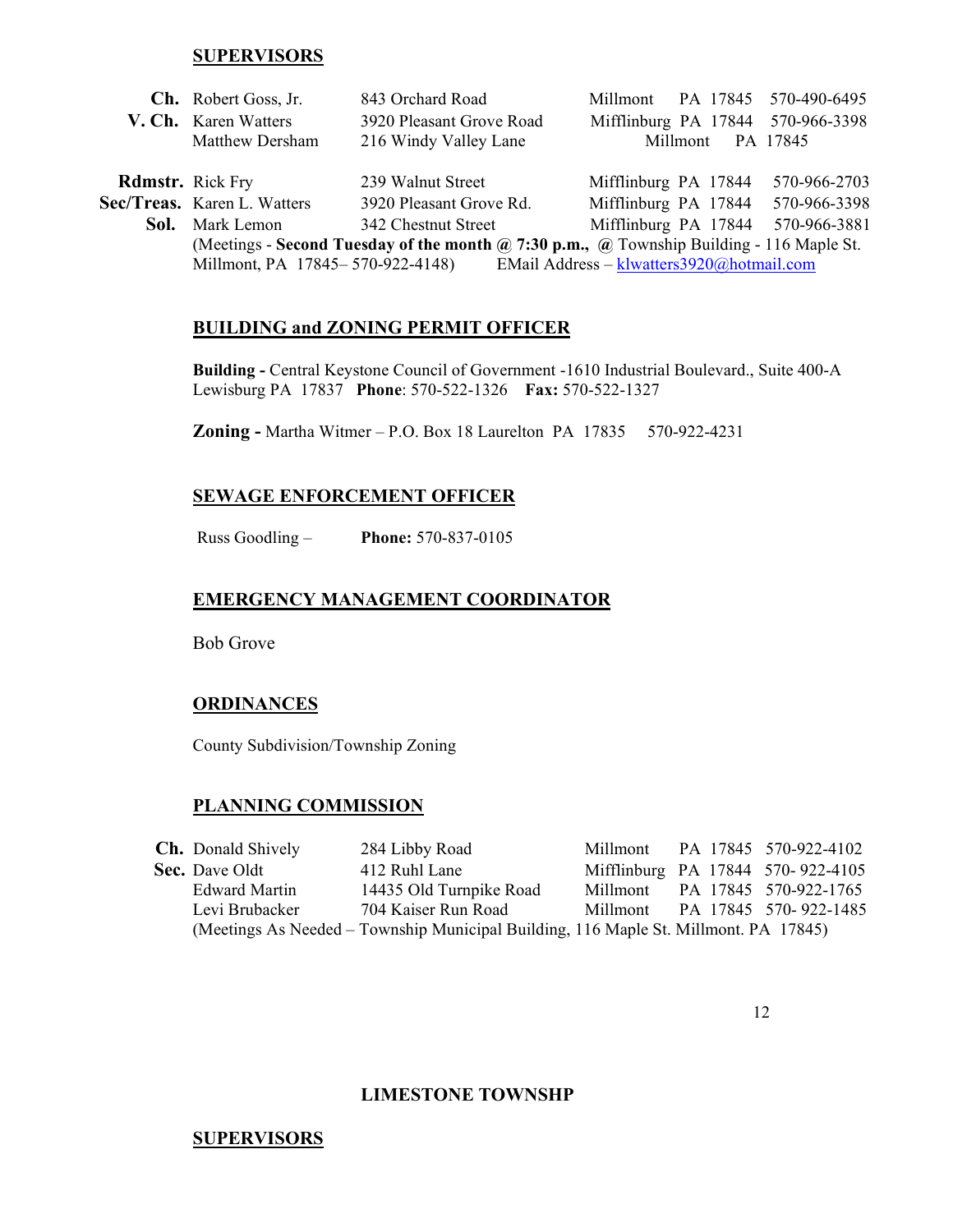| Ch. | Andrew Keister                      | 1401 Red Ridge Road |                      | Mifflinburg PA 17844 570-966-3085 |
|-----|-------------------------------------|---------------------|----------------------|-----------------------------------|
|     | V. Ch. Stanley Bingaman             | 2070 Red Ridge Road |                      | Mifflinburg PA 17844 570-966-2049 |
|     | Richard Himmelreich Bent Birch Lane |                     | Mifflinburg PA 17844 |                                   |

#### **Rdmaster**

 **Sec./Treas.** Teresa Haines 1046 Penns Creek Road Mifflinburg PA 17844 570-966-1380 **Sol.** Brian Kerstetter 3938 WestBranch Highway Lewisburg PA 17837 570-524-6020 (Meetings - **First Tuesday of each month @ 6:30 p.m. except Aug. & November is 2nd Tuesday@**  Municipal Bldg., 3840 Wildwood Rd., Mifflinburg, PA 17844 **Phone**: 570-966-3380 **Fax**: 570-966- 7282) EMail Address – limestonetownship@windstream.net

#### **BUILDING PERMIT OFFICER**

Central Keystone Council of Government – 1610 Industrial Blvd., Suite 400-A Lewisburg PA 17837 **Phone**: 570-522-1326 **Fax:** 570-522-1327

#### **SEWAGE ENFORCEMENT OFFICER**

James Sanders 1190 Pleasant Grove Road Millmont, PA 17845 **Phone:** 570-922-1218

#### **EMERGENCY MANAGEMENT COORDINATOR**

| Rodney Kroft | 950 Brouse Road | Mifflinburg, PA | 570-966-3051 |
|--------------|-----------------|-----------------|--------------|
|              |                 |                 |              |

# **MUNICIPAL ORDINANCES**

Township Subdivision Zoning - None

### **TOWNSHIP ENGINEER**

HRG 776 Bull Run Crossing, Suite 200 Lewisburg, PA 570-524-6744

#### **PLANNING COMMISSION**

| Ch.                                                                                      | James Schwartz | P.O. Box 210, 1130 Mensch Rd. Mifflinburg PA 17844 570-966-3940 |                                   |  |
|------------------------------------------------------------------------------------------|----------------|-----------------------------------------------------------------|-----------------------------------|--|
| V. Ch.                                                                                   | Sam Hoover     | 2170 Wildwood Road                                              | Mifflinburg PA 17844 570-966-0875 |  |
|                                                                                          | Phares Horning | 2150 Wildwood Road                                              | Mifflinburg PA 17844 570-966-2990 |  |
|                                                                                          | Donald Heckman | 65 Cherry Alley                                                 | Swengel PA 17880 570-922-1791     |  |
|                                                                                          | Les Lyons      | Mensch Road                                                     | Mifflinburg PA 17844 570-939-5978 |  |
| (Meetings – Last Wednesday of each month $\omega$ 7:00 p.m. $\omega$ Municipal Building) |                |                                                                 |                                   |  |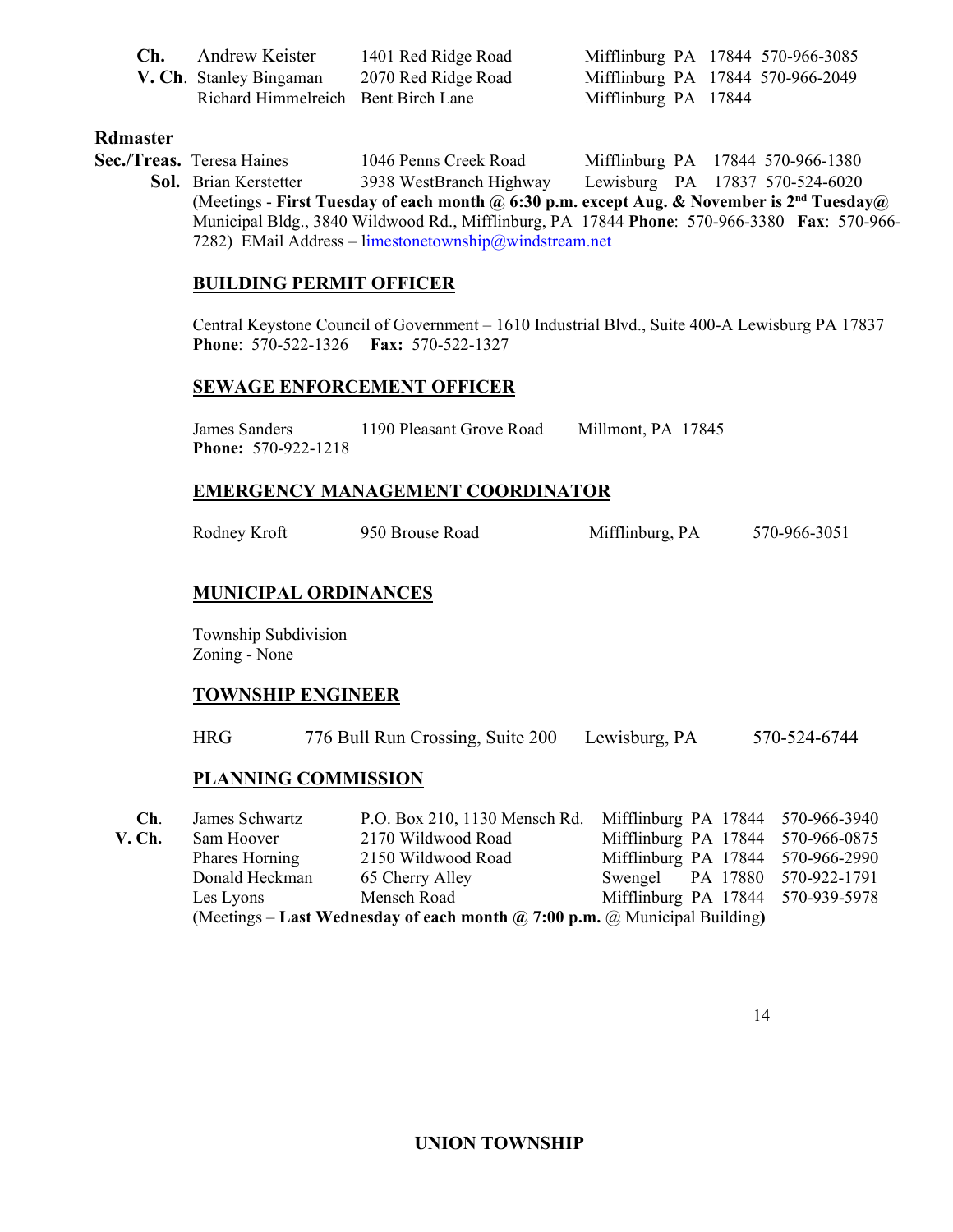#### **SUPERVISORS**

| Ch.    | Thomas Reitz                                                                            | 5236 State Rt. 304                                                                         |                                 |  | Winfield PA 17889 570-716-9050 |
|--------|-----------------------------------------------------------------------------------------|--------------------------------------------------------------------------------------------|---------------------------------|--|--------------------------------|
| V. Ch. | William Allred                                                                          | 5433 Stein Lane                                                                            |                                 |  | Winfield PA 17889 570-863-8154 |
|        | Mark Bieber                                                                             | 556 Park Road                                                                              |                                 |  | Winfield PA 17889 570-412-8013 |
|        | <b>Rdmaster</b> Jeff Brouse                                                             |                                                                                            |                                 |  | 570-809-5286                   |
|        | Sec./Treas. Wendy Yoder                                                                 | 1660 State Rt. 304                                                                         |                                 |  | Winfield PA 17889 570-524-6257 |
| Sol.   |                                                                                         | Andrew D. Lyons 51 N. Third St.                                                            | Lewisburg PA 17837 570-523-3239 |  |                                |
|        | (Meetings - First Tuesday of the month; 7:00 p.m., Township Building, 70 Municipal Lane |                                                                                            |                                 |  |                                |
|        |                                                                                         | Winfield PA $17889 - 570 - 524 - 4589$ ) EMail Address - $\frac{info(\alpha)$ uniontwp.org |                                 |  |                                |

#### **BUILDING PERMIT OFFICER**

Central Keystone Council of Government – 1610 Industrial Blvd., Suite 400-A Lewisburg, PA 17837 **Phone:** 570-522-1326 **Fax:** 570-522-1327

#### **SEWAGE ENFORCEMENT OFFICER**

James Sanders – 1190 Pleasant Grove Road Millmont PA 17845 **Phone:** 570-922-1218

#### **EMERGENCY MANAGEMENT COORDINATOR**

Dave Anderson 21 Roush Lane Winfield PA 17889 **Phone**: 570-524-4787

#### **ORDINANCES**

Township Subdivision /Zoning - None Floodplain Ordinance

#### **PLANNING COMMISSION**

 **Chairman** Bruce W. Boynton 386 Sandel Rd. Winfield 17889 570-524-9565 **V. Ch.** Allen Reichley 3578 State Rt, 304 Winfield 17899 570-524-4538 William Metzger, Jr. 27 Beachy Lane Winfield 17889 Jason Friedberg 81 Woodsedge Dr. Winfield 17889 (Meetings**: As Needed @7:00 p.m.** - Union Township Municipal Building).

#### **WEST BUFFALO TOWNSHIP**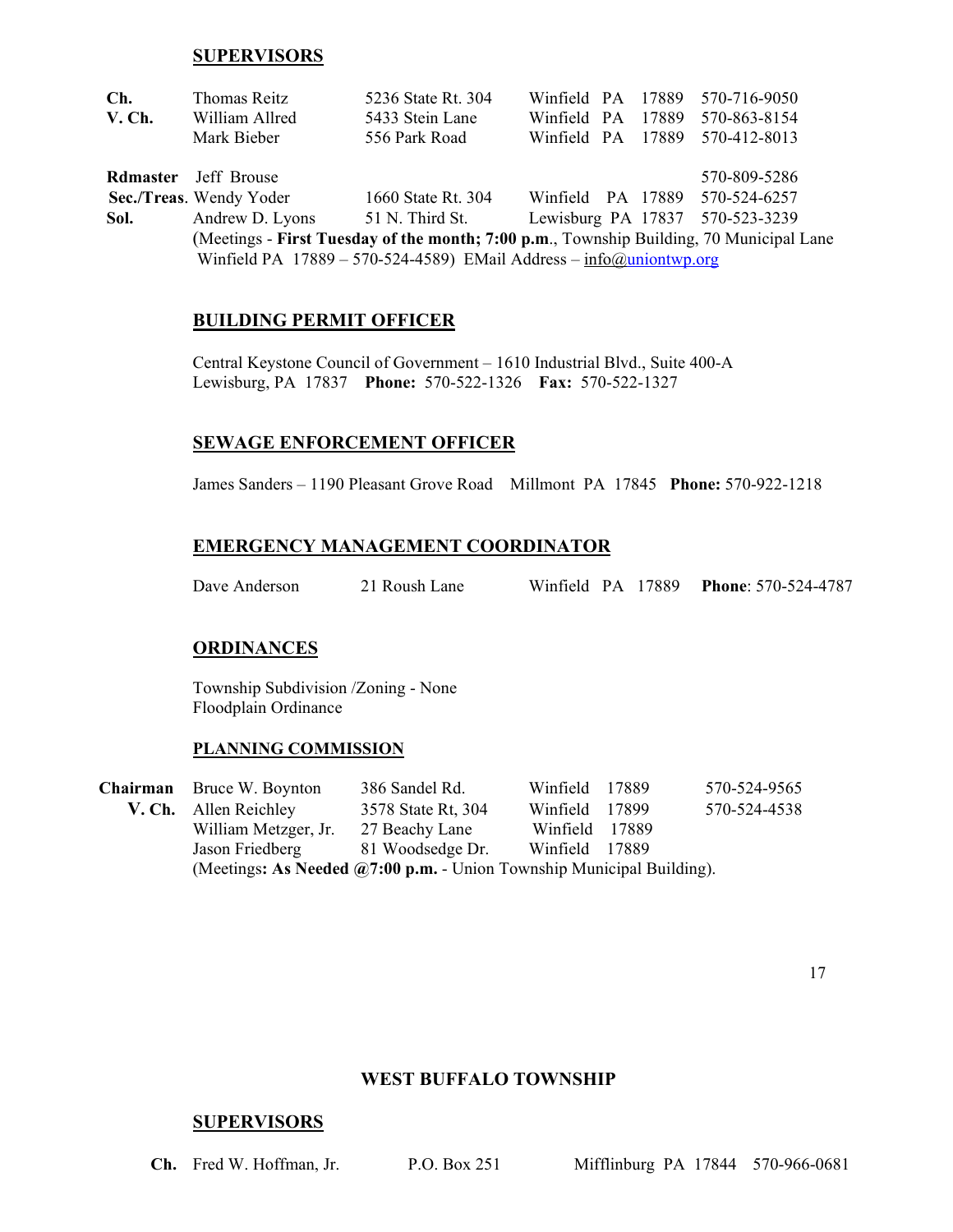|                                                                                         | V. Ch. Eric Wagner              | 2504 Dietrich Rd.                                     |  |  |  | Mifflinburg PA 17844 570-966-9576 |
|-----------------------------------------------------------------------------------------|---------------------------------|-------------------------------------------------------|--|--|--|-----------------------------------|
|                                                                                         | Secv. Robert E. Valentine       | P.O. Box 237                                          |  |  |  | Mifflinburg PA 17844 570-966-2779 |
|                                                                                         |                                 |                                                       |  |  |  |                                   |
|                                                                                         | <b>Treas.</b> Dara L. Valentine | P.O. Box 237                                          |  |  |  | Mifflinburg PA 17844 570-966-2779 |
|                                                                                         | <b>Rdmaster.</b> Mark Trutt     | 5970 Old Turnpike Rd. Lewisburg PA 17837 570-966-0909 |  |  |  |                                   |
| Sol.                                                                                    | Martin & Lobos                  | 247 Chestnut St. Mifflinburg PA 17844 570-966-1009    |  |  |  |                                   |
| (Meetings - Second Monday of the month - 6:00 p.m. Township Building, 577 Johnstown Rd. |                                 |                                                       |  |  |  |                                   |
| Mifflinburg, PA 17844 – Phone: 570-966-0909)                                            |                                 |                                                       |  |  |  |                                   |

#### **BUILDING and ZONING PERMIT OFFICER**

Keystone Council of Governments - 1610 Industrial Blvd., Suite 400-A, Lewisburg, PA 17837 **Phone:** 570-522-1326 **Fax:** 570-522-1327

#### **SEWAGE ENFORCEMENT OFFICER**

| Russ Goodling 511 Maple Street | Middleburg PA 17842 | 570-837-3109 |
|--------------------------------|---------------------|--------------|
| Jim Grose (Alternate)          |                     |              |

### **EMERGENCY MANAGEMENT COORDINATOR**

Jim Emery Central Keystone COG Lewisburg PA 17837 570-522-1326

### **ORDINANCES**

County Subdivision/Township Zoning

#### **PLANNING COMMISSION**

 **Ch.** Alan Wagner 362 Farm Hollow Lane Mifflinburg 17844 570-966-4242 **V. Ch.** John Punako 263 Punako Lane Mifflinburg 17844 570-966-9148 **Sec.** Jeffrey Loss 6515 Pleasant Grove Rd Mifflinburg 17844 570-966-6200 Phillip Dietrich 2295 Dietrich Road Mifflinburg 17844 570-966-0550 (Meetings - **Second Tuesday of each month, 6:30 p.m**., Township Building -577 Johnstown Rd. Mifflinburg PA 17844)

18

# **WHITE DEER TOWNSHIP**

| Ch./Rdmstr. Carroll Diefenbach | 3491 Ridge Rd.   | New Columbia PA 17856 570-568-4093 |  |
|--------------------------------|------------------|------------------------------------|--|
| V. Ch. Larry Seibert           | 820 Bostian Road | Lewisburg PA 17837 570-568-0248    |  |
| Donald Wilver, Jr.             | 760 Furnace Road | New Columbia PA 17856 570-538-1162 |  |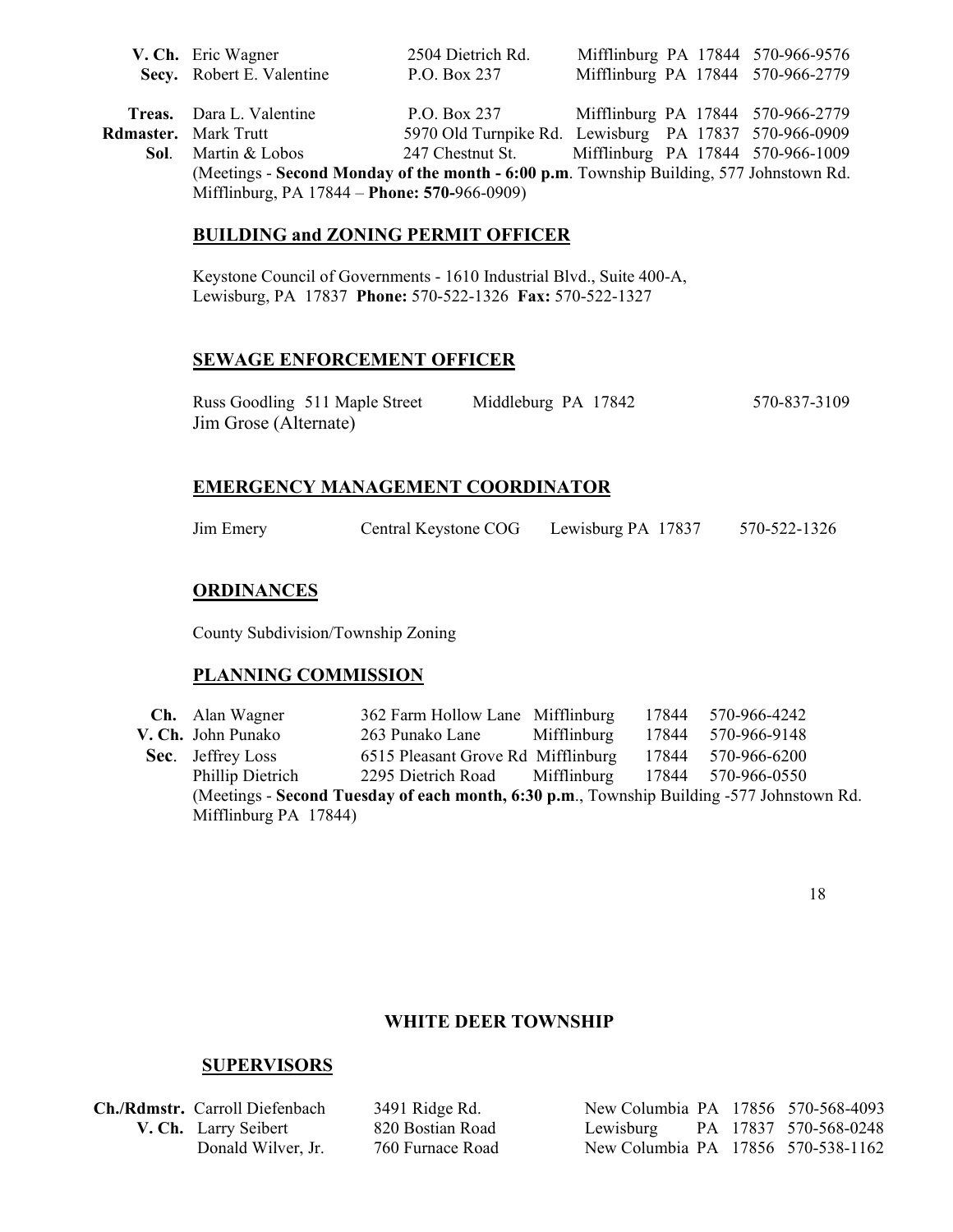- 
- 

Rd. Foreman Nevin Yost 280 Main Street New Columbia PA 17856 570-713-5529 Sec. Ellie Koveleskie 2191 Creek Road New Columbia PA 17856 570-568-8643

 **Sol**. Peter Matson 222 Market St. Lewisburg PA 17837 570-523-3285 (Meetings - **Fourth Tuesday of the month @ 7:00 p.m.** Township Municipal Building 2191 Creek Road, New Columbia, PA 17856 – **Phone:** 570-568-8643; **Fax:** 570**-**568-8443) EMail Address – [road05@dejazzd.com](mailto:road05@dejazzd.com)

# **BUILDING PERMIT OFFICER**

Central Keystone Council of Governments – 1610 Industrial Boulevard., Suite 400-A Lewisburg PA 17837 **Phone:** 570-522-1326 **Fax:** 570-522-1327

# **PLANNING & ZONING**

Central Keystone Council of Governments – 1610 Industrial Blvd., Suite 400-A Lewisburg, PA 17837 **Phone:** 570-522-1326 **Fax**: 570-522-1327

### **SEWAGE ENFORCEMENT OFFICER**

James Sanders 1190 Pleasant Grove Road Millmont PA 17845 **Phone:** 570-922-1218 Larson Design Group (Alternate) 570-374-5700

#### **EMERGENCY MANAGEMENT COORDINATOR**

Larry Maynard 1390 White Deer Pike New Columbia PA 17856 **Phone:** 570-538-9050

#### **MUNICIPAL ORDINANCES**

Township Subdivision & Land Development/Township Zoning/Township Comprehensive Plan

#### **PLANNING COMMISSION**

| Ch.                                                                                                                              | Steve Wilver     | 512 Gray Hill Road    | New Columbia PA |  | 17856 570-538-4202 |
|----------------------------------------------------------------------------------------------------------------------------------|------------------|-----------------------|-----------------|--|--------------------|
|                                                                                                                                  | Duane Kling      | 2142 Old Rt. 15       | New Columbia PA |  | 17856 570-568-0771 |
|                                                                                                                                  | Curtis Krebs     | 221 Graylyn Crest Dr. | New Columbia PA |  | 17856 570-568-3641 |
|                                                                                                                                  | Greg Prowant     | 2100 White Deer Pike  | New Columbia PA |  | 17856 484-886-9937 |
| Sec.                                                                                                                             | Ellie Koveleskie | 2191 Creek Road       | New Columbia PA |  | 17856 570-568-8643 |
|                                                                                                                                  | Barry Troxell    | 72 Gray Hill Rd.      | New Columbia PA |  | 17856 570-568-0651 |
| (Meetings - First Tuesday of the month except Nov. 9th at 7:00 p.m. Township Building<br>2191 Creek Rd., New Columbia, PA 17856) |                  |                       |                 |  |                    |

19

### **HARTLETON BOROUGH**

| Tom Perrin      | 416 Main St.    | Millmont | PA 17845          | 570-922-1245 |
|-----------------|-----------------|----------|-------------------|--------------|
| Joe Richard     | 370 Laurel Road | Millmont | PA 17845          | 570-922-4471 |
| Roy Hoffman     | 330 Shirk Road  |          | Millmont PA 17845 | 570-713-8938 |
| Tara Snyder     | 405 Main St.    |          | Millmont PA 17845 | 570-922-4301 |
| Jonna Zimmerman | 292 Shirk Road  |          | Millmont PA 17845 | 570-713-4549 |
|                 |                 |          |                   |              |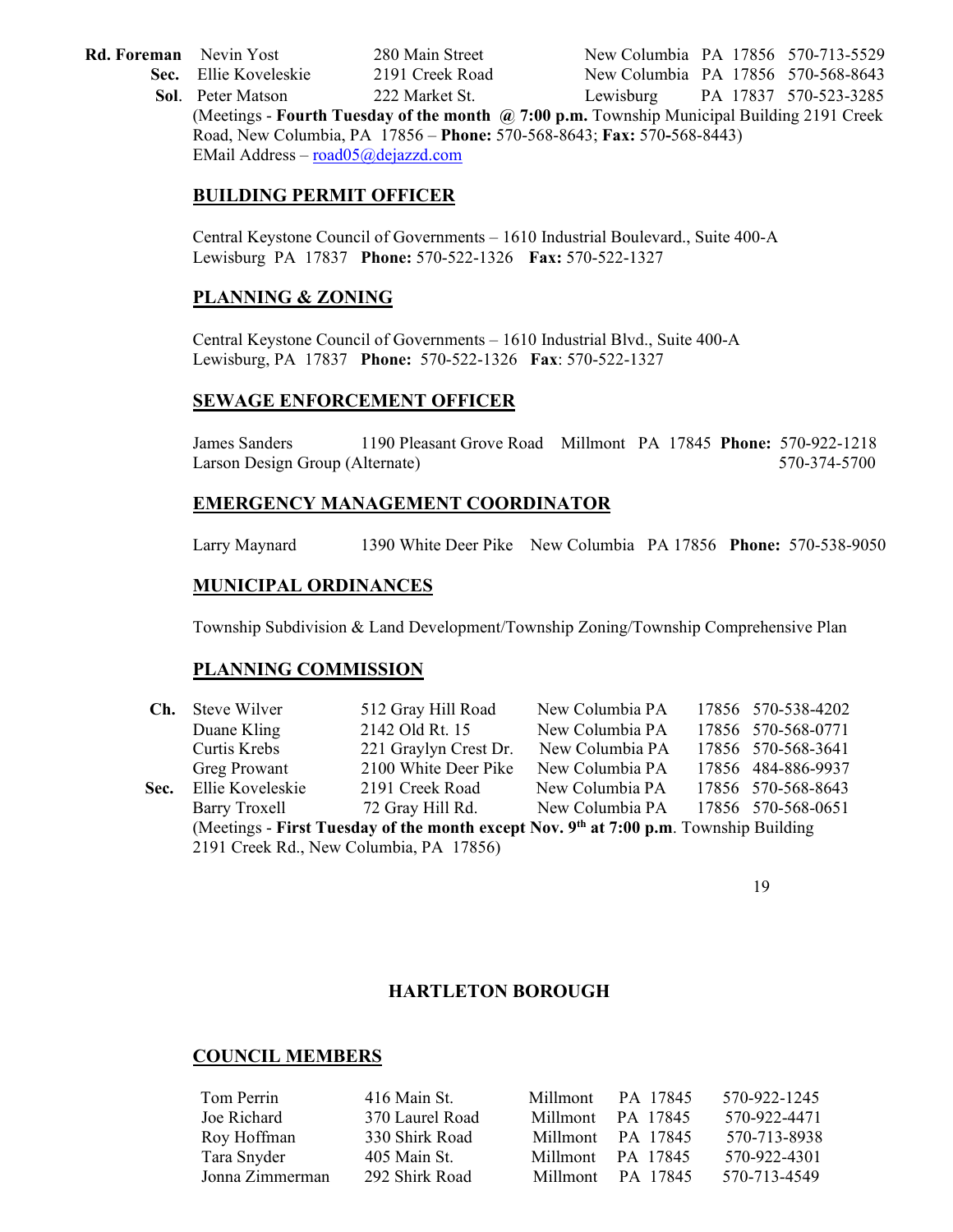|      | Kevin Zimmerman                                                                                                       | 292 Shirk Road    |           | Millmont PA 17845 | 570-713-9924                   |  |
|------|-----------------------------------------------------------------------------------------------------------------------|-------------------|-----------|-------------------|--------------------------------|--|
|      |                                                                                                                       |                   |           |                   |                                |  |
| Sec. | Gwen Perrin                                                                                                           | PO Box $64$ .     | Hartleton | PA 17829          | 570-922-1892                   |  |
|      | <b>Mayor</b> Tom Purves                                                                                               | 157 Millmont Road |           | Millmont PA 17845 | 570-922-1940                   |  |
| Sol. | <b>Edward Greco</b>                                                                                                   | 660 Chestnut St.  |           |                   | Kulpmont PA 17834 570-373-3655 |  |
|      | (Meetings - First Monday of each month - 7:00 p.m., except July 5 <sup>th</sup> and September 6 <sup>th</sup> will be |                   |           |                   |                                |  |

held first Tues. at the Hartleton Historical Union Church) EMail:hartletonboro@windstream.net

# **BUILDING PERMIT OFFICER**

Central Keystone council of Government - 1610 Industrial Boulevard, Suite 400-A, Lewisburg PA 17837 **Phone**: 570-522-1326 **Fax**: 570-522-1327

#### **SEWAGE ENFORCEMENT OFFICER**

Jim Sanders 1190 Pleasant Grove Road Millmont PA 17845 570-922-1218/570-412-4406

**Alternate -** Kenneth Young 570-644-0663 Cell: 703-217-9355

#### **EMERGENCY MANAGEMENT COORDINATOR**

Tom Perrin 416 Main St. Millmont, PA 17845 570-922-1245

#### **ORDINANCES**

County Subdivision Zoning - None

### **PLANNING COMMISSION**

None

9

### **LEWISBURG BOROUGH**

| <b>Pres.</b> Debra Sulai | $31$ N. $7th$ St.     | Lewisburg PA 17837 570-980-1498 |  |
|--------------------------|-----------------------|---------------------------------|--|
| V. Pres. Jordi Comas     | 117 S. Front St.      | Lewisburg PA 17837 570-238-4356 |  |
| Michael Brody            | 441 Saint Anthony St. | Lewisburg PA 17837 570-523-0526 |  |
| Michael Derman           | $211$ N. $2^{nd}$ St. | Lewisburg PA 17837 570-768-6099 |  |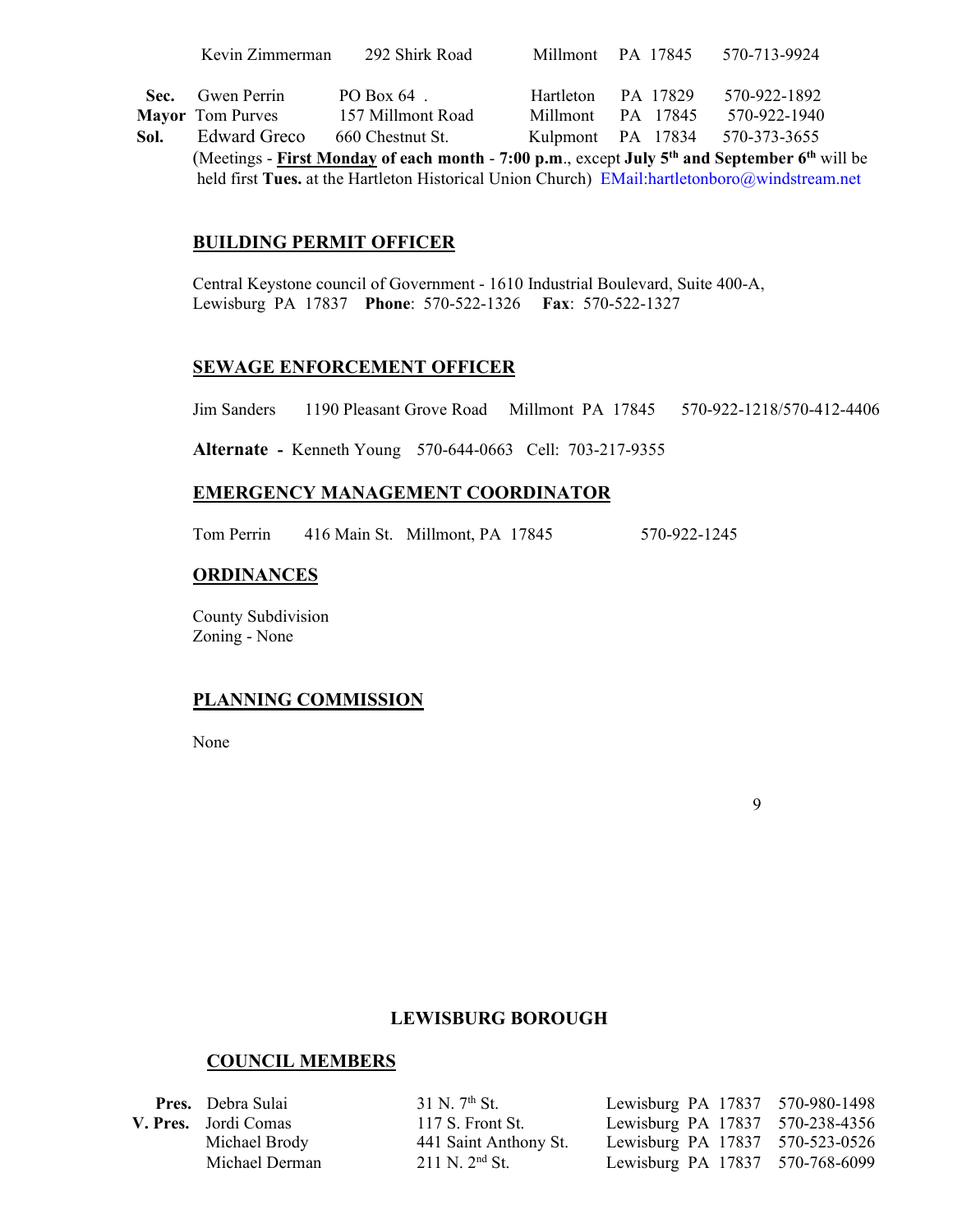|              | David Heayn                                                                               | 30 South 8th St.             |                    |  |  | Lewisburg PA 17837 267-973-4462 |
|--------------|-------------------------------------------------------------------------------------------|------------------------------|--------------------|--|--|---------------------------------|
|              | Marlene Lira                                                                              | $341$ N. $4^{\text{th}}$ St. | Lewisburg PA 17837 |  |  |                                 |
|              | Dianne Powers                                                                             | 140 S. Front St.             | Lewisburg PA 17837 |  |  |                                 |
|              | Bina Bilenky-Trahan                                                                       | 51 North $4th$ St.           | Lewisburg PA 17837 |  |  |                                 |
| <b>Mayor</b> | Kendy Alvarez                                                                             |                              |                    |  |  |                                 |
|              | Mgr./Treas. William Lowthert                                                              | 55 S. 5th St.                |                    |  |  | Lewisburg PA 17837 570-523-3614 |
|              | Sec. Jacqueline Anders                                                                    | 55 S. 5th St.                |                    |  |  | Lewisburg PA 17837 570-523-3614 |
|              | Sol. Andrew D. Lyons                                                                      | P.O. Box 264                 | Lewisburg PA 17837 |  |  | 570-523-3239                    |
|              | (Meetings – Third Tuesday of each month, 6:30 p.m. Borough Council Chambers)              |                              |                    |  |  |                                 |
|              | 55 S. 5 <sup>th</sup> St., Lewisburg, PA 17837 EMail Address -office@lewisburgborough.org |                              |                    |  |  |                                 |

### **BUILDING and ZONING OFFICER**

 Central Keystone Council of Governments – 1610 Industrial Boulevard, Suite 400-A Lewisburg, PA 17837 **Phone:** 570-522-1326 **Fax:** 570**-**522-1327

# **EMERGENCY MANAGEMENT COORDINATOR**

Steven M. Beattie PO Box 507 Lewisburg PA 17837 570-524-5369

# **ORDINANCES**

Borough Subdivision/Borough Zoning/Borough Comprehensive Plan

#### **PLANNING COMMISSION**

| Ch.                                                                                              | Bud Hiller       | 213 North $4th$ St.                                                    | Lewisburg PA 17837 570-809-0117 |  |  |  |
|--------------------------------------------------------------------------------------------------|------------------|------------------------------------------------------------------------|---------------------------------|--|--|--|
|                                                                                                  | Elijah Farrell   | 349 N. 4 <sup>th</sup> St.                                             | Lewisburg PA 17837 206-683-1733 |  |  |  |
|                                                                                                  | Stephen Kalberer | 231 N. 3rd St.                                                         | Lewisburg PA 17837              |  |  |  |
|                                                                                                  | Kathryn Morris   | 135 Spruce Street                                                      | Lewisburg PA 17837 570-524-9031 |  |  |  |
|                                                                                                  | Bina Trahan      | 425 St. Louis St.                                                      | Lewisburg PA 17837 215-740-7048 |  |  |  |
|                                                                                                  | Teresa Yerger    | 16 Meadow Lane                                                         | Lewisburg PA 17837              |  |  |  |
| (Meetings - First Wednesday of each moth except January and July will be second Wednesday, 6:00) |                  |                                                                        |                                 |  |  |  |
|                                                                                                  |                  | p.m., Borough Building, 55 S. 5 <sup>th</sup> St. Lewisburg, PA 17837) |                                 |  |  |  |

13

#### **MIFFLINBURG BOROUGH**

| <b>Pres.</b> Richard Fry | 239 Walnut St.                            | Mifflinburg PA 17844 | 570-966-2703 |
|--------------------------|-------------------------------------------|----------------------|--------------|
| V. Pres. Matthew Wagner  | 526 Green St.                             | Mifflinburg PA 17844 | 570-850-3981 |
| Jarred Fry               | 806 Borough Line Rd. Mifflinburg PA 17844 |                      | 570-966-2703 |
| Beverly Hackenberg       | 450 Park St.                              | Mifflinburg PA 17844 | 570-966-2611 |
| Ellie Kreisher           | 215 S 2 <sup>nd</sup> St.                 | Mifflinburg PA 17844 | 570-716-3555 |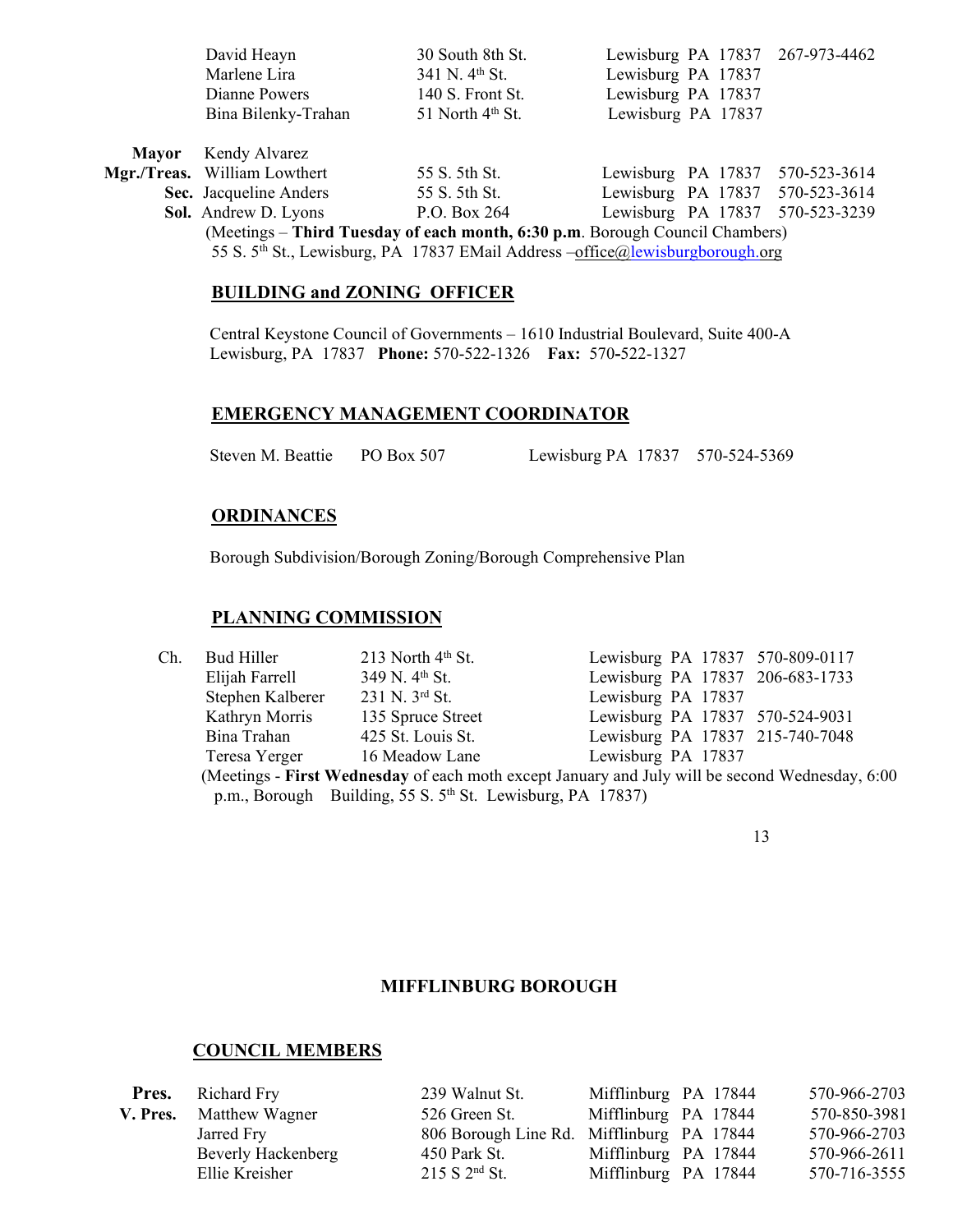|                  | <b>Bradley Sauers</b>                                                                                                    | 11 Bogar Lane     | Mifflinburg PA 17844  | 570-541-5552 |
|------------------|--------------------------------------------------------------------------------------------------------------------------|-------------------|-----------------------|--------------|
| <b>Mayor</b>     | David Cooney                                                                                                             | 407 Green St.     | Mifflinburg PA 17844  | 570-966-4282 |
| <b>Boro Mgr.</b> | Margaret Metzger                                                                                                         | 120 N. 3rd St.    | Mifflinburg PA 17844  | 570-966-1013 |
| Secy.            | Margaret Metzger                                                                                                         | 120 N. 3rd St.    | Mifflinburg PA 17844  | 570-966-1013 |
| Sol.             | Alan Page                                                                                                                | 433 Market Street | Williamsport PA 17701 | 570-326-6555 |
|                  | (Meetings - Third Tuesday of each month 6:30 p.m., Boro Building, 120 N. 3rd St.)<br>EMail Address - miffmgr@dejazzd.com |                   |                       |              |

#### **BUILDING and ZONING PERMIT OFFICERS**

Central Keystone Council of Government - 1610 Industrial Boulevard, Suite 400-A Lewisburg PA 17837 **Phone:** 570**-**522-1326 **Fax:** 570-522-1327

# **EMERGENCY MANAGEMENT COORDINATOR**

| 44 East Maple St.<br>James Emerv | Mifflinburg PA 17844 | 570-966-0468 |
|----------------------------------|----------------------|--------------|
|----------------------------------|----------------------|--------------|

#### **ORDINANCES**

Borough Zoning/Borough Subdivision Ordinance/Comprehensive Plan

#### **PLANNING COMMISSION**

|                                                                                             | Chairman Donald H. Bowman | 517 Old Orchard Lane   | Mifflinburg PA 17844 | 570-966-0785 |  |
|---------------------------------------------------------------------------------------------|---------------------------|------------------------|----------------------|--------------|--|
| V. Ch.                                                                                      | David Holman              | 101 E. Chestnut Street | Mifflinburg PA 17844 | 570-966-3889 |  |
| Sec.                                                                                        | Tina DeFord               | 120 N. 3rd St.         | Mifflinburg PA 17844 | 570-966-1013 |  |
|                                                                                             | Drew W. Christy           | 329 Market St.         | Mifflinburg PA 17844 | 570-966-1730 |  |
|                                                                                             | Ben Dietrich              | 506 Lime Ridge Road    | Mifflinburg PA 17844 | 570-966-5701 |  |
|                                                                                             | David Iddings             | 900 Chestnut Street    | Mifflinburg PA 17844 | 570-966-0352 |  |
|                                                                                             | Jeffrey Mensch            | 171 Scottsdale Drive   | Mifflinburg PA 17844 | 570-966-9544 |  |
|                                                                                             | Larry Potash              | 108 East Green St.     | Mifflinburg PA 17844 | 570-966-3544 |  |
| (Meetings - Third Tuesday of each month 4:30 p.m., Borough Building 120 North $3^{rd}$ St.) |                           |                        |                      |              |  |

15

# **NEW BERLIN BOROUGH**

| <b>Pres.</b> Meghan Shambach     | 501 Hazel Street           |  | New Berlin PA 17855 570-807-4211 |
|----------------------------------|----------------------------|--|----------------------------------|
| V. Pres. Barry Kuhns             | 207 Water St., PO Box 421  |  | New Berlin PA 17855 570-966-4105 |
| Pres. Pro-Tem Julianne Finkbiner | 116 Motter Lane, PO Box 20 |  | New Berlin PA 17855 570-884-4439 |
| Lynda Frederick                  | 645 Plum St.               |  | New Berlin PA 17855 570-966-2407 |
| Michael Palermo                  | 135 Market Street          |  | New Berlin PA 17835 570-966-2551 |
| Barbara Stamm                    | 511 Vine Street            |  | New Berlin PA 17855 570-966-1449 |
| David Wertz                      | 650 Plum St., PO Box 45    |  | New Berlin PA 17855 570-541-5534 |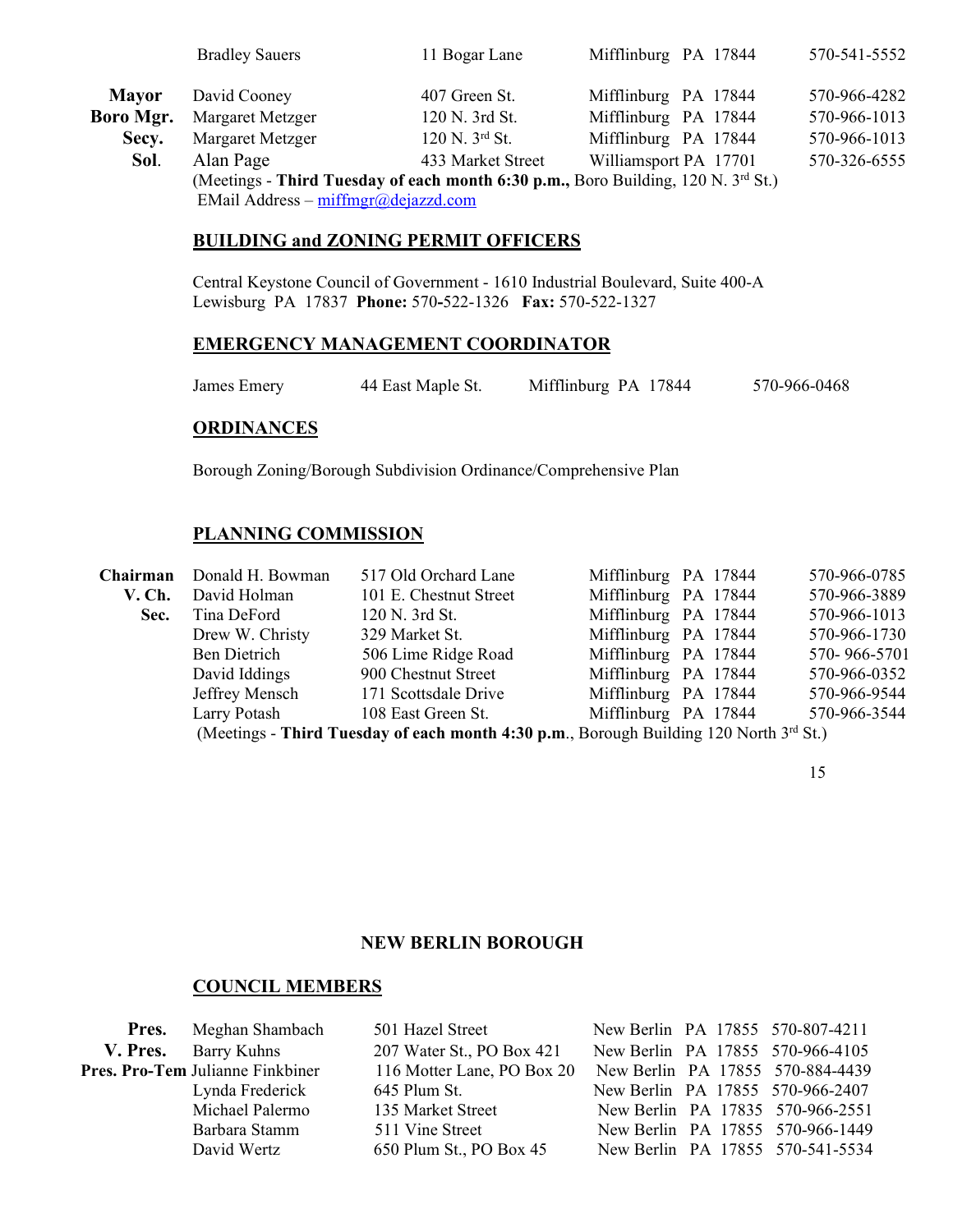**Sec./Tres.** Rebecca Witmer 525 Front St., PO Box 501 New Berlin PA 17855 570-966-4705(W) **Mayor** Scott Benfer 612 Market Street New Berlin PA 17855 570-713-8829  **Sol.** Wendy Cole 28 North 2nd St. Lewisburg PA 17837 570-522-0168

> (Meetings - **Second Wednesday** of the month @ 7:00 p.m; Comm. Ctr. 318 Vine St., **Phone:** 570**-**966-4705 **Fax:** 570-966-4706/ Boro Address - 700 Water Street PO Box 330 EMail Address –  $n\frac{100000 \text{dejazzd.com}}{n\text{ejazzd.com}}$  (mailing & email contact Boro Secretary)

#### **BUILDING and ZONING PERMIT OFFICER**

**Building -**Central Keystone Council of Governments - 1610 Industrial Blvd., Suite 400-A Lewisburg PA 17837 **Phone:** 570-522-1326 **Fax:** 570-522-1327

**Zoning –** David Mull 700 Water St., PO Box 330 New Berlin PA 17855 570-966-4705

#### **EMERGENCY MANAGEMENT COORDINATOR**

Jared Stumpff 501 Vine Street New Berlin PA 17855 570-217-4160

#### **ORDINANCES**

County Subdivision/Borough Zoning/Comprehensive Plan

### **BOROUGH ENGINEER**

#### **PLANNING COMMISSION**

| <b>Ch.</b> Sally Farmer  | 413 Market St. PO Box 459  | New Berlin PA 17855 570-966-6178 |              |
|--------------------------|----------------------------|----------------------------------|--------------|
| V. Ch. Barry Kuhns       | 207 Water St., PO Box 421  | New Berlin PA 17855 570-966-4105 |              |
| Elaine Hopkins           | 429 Front St.              | New Berlin PA 17855 570-966-9253 |              |
| <b>Betty Kratzer</b>     | 101 Sauers Dr., PO Box 326 | New Berlin PA 17855              | 570-966-2908 |
| Diane Lengle             | PO Box 327                 | New Berlin PA 17855 570-966-1783 |              |
| $(Meetings - As Needed)$ |                            |                                  |              |

16

# UNION COUNTY BOARD OF COMMISSIONERS

Union County Government Center Union County Government Center Union County Government Center 155 N. 15<sup>th</sup> Street Lewisburg, PA 17837 Lewisburg, PA 17837 570-524-8638 570-524-8640

#### **JEFF REBER, CHAIRMAN PRESTON BOOP, VICE-CHAIRMAN**

155 N. 15<sup>th</sup> Street